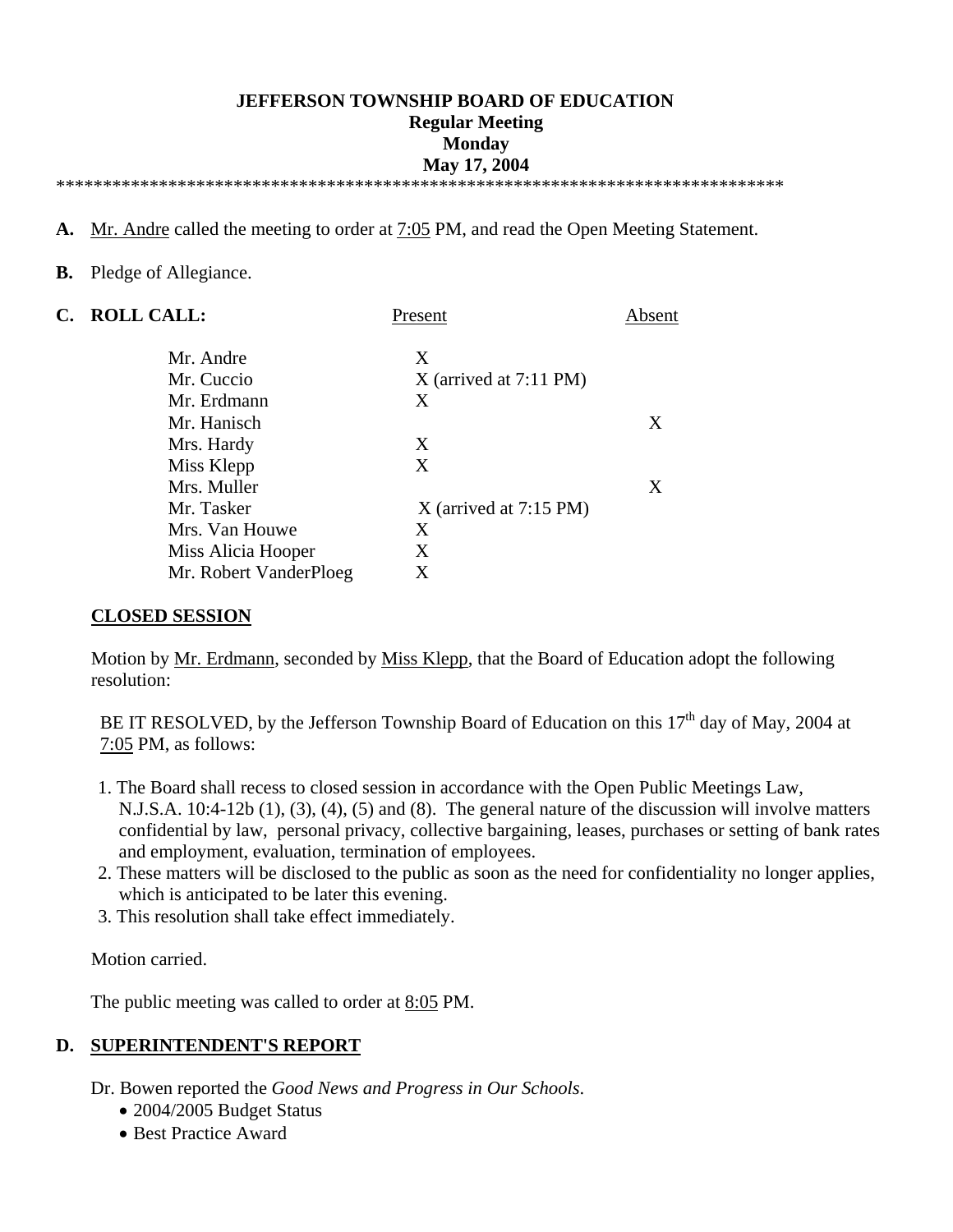# **E. PRESENTATIONS**

- Employee Performance Evaluation and Job Description Revision Committee: Research, Concept, and Proposed Product – Mr. Cleary, et. al
- Middle and High School Master Schedule Restructuring for 2004-2005: Mrs. Kraus
- Stanlick Elementary School Time Capsule Display and Recognition: Dr. Raj, Miss Stanlick
- Recognition of Student Representatives to the Board of Education
- Additional Data Related to Previous Years' Attendance: Dr. Antunes

# **F. MINUTES OF MEETINGS**

No action was taken.

# **G. FINANCE COMMITTEE**

 Motion by Mr. Cuccio, seconded by Mrs. Van Houwe, to accept the recommendation of the Superintendent to approve and adopt motions G.1 through G.7, as described below:

- **G.1** Motion to approve the list of **requisitions** dated April 2004 in the amount of \$166,491.59.
- **G.2** Motion to approve the **bills list** dated April 2004 in the amount of \$3,795,017.04.
- **G.3** Motion to accept the **Treasurer and Secretary's Report** dated March 31, 2004.
- **G.4** Motion to approve the **transfers** dated April 2004.
- **G.5** Motion that the Board of Education approve the **certification** by the Board Secretary, pursuant to NJAC 6A:23-2.11(c)3, that as of April 30, 2004 no line item account has encumbrances and expenditures, which in total exceed the line item appropriation in violation of NJAC 6A:23-  $2.11(a)$ .
- **G.6** Motion to certify, in accordance with NJAC 6A:23-2.11(c)4, that as of March 31, 2004, after review of the Board Secretary's and Treasurer's **Monthly Financial Reports** and upon consultation with the appropriate district officials, to the best of our knowledge no major account or fund has been overexpended in violation of NJAC 6A:23-2.11(b), and that sufficient funds are available to meet the district's financial obligations for the remainder of the fiscal year.
- **G.7** Motion to accept the recommendation of the Superintendent to submit the revised proposed 2004-05 defeated school district budget to the County Superintendent:

| General Fund         | \$42,563,705 | With a Tax Levy of $$28,046,875$ |
|----------------------|--------------|----------------------------------|
| Special Revenue Fund | 738,977      |                                  |
| Debt Service Fund    | \$2,266,624  | With a Tax Levy of $$1,699,567$  |
|                      |              |                                  |
| Total 2004-05 Budget | \$45,569,306 |                                  |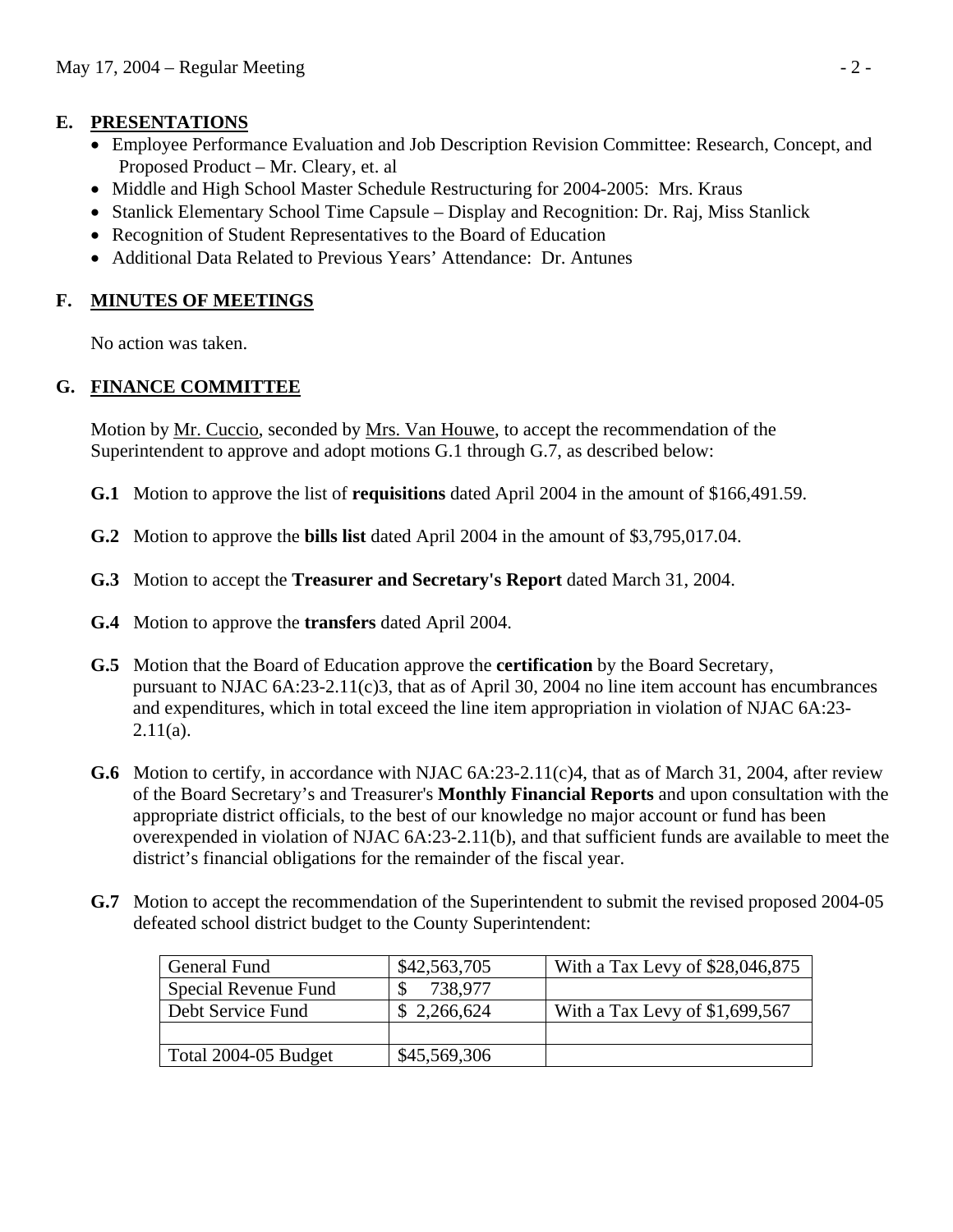| Change in Enrollment              | 240,414     |  |
|-----------------------------------|-------------|--|
| Capital Outlay Expenditures       | 305,954     |  |
| <b>Pupil Transportation Costs</b> | 191,971     |  |
| <b>Special Education Costs</b>    | 135,552     |  |
| <b>New School Costs</b>           | \$1,970,879 |  |
| <b>Banked CAP</b>                 | 11,637      |  |
|                                   |             |  |

Utilizing Special Growth Limitation Adjustments (SGLA's) of:

| Roll call vote: Mr. Andre - Yes |                  | Mrs. Hardy - Yes Mrs. Van Houwe - Yes |
|---------------------------------|------------------|---------------------------------------|
| Mr. Cuccio - Yes                | Miss Klepp - Yes |                                       |
| Mr. Erdmann - Yes               | Mr. Tasker - Yes |                                       |

All in favor. Motion carried.

# **H**. **PERSONNEL COMMITTEE**

**Personnel**

Motion by Mr. Tasker, seconded by Mr. Cuccio, to accept the recommendation of the Superintendent to approve and adopt motions H.1 through H.4, as described below:

 **H.1** Motion to appoint and submit to the County Superintendent applications for **emergent hiring** and the applicant's attestation that he/she has not been convicted of any disqualifying crime pursuant to the provisions of N.J.S.A. 18A:6-7.1 et. Seq., N.J.S.A. 18A:39-17 et. seq., or N.J.S.A. 18A:6-4.13 et. seq. for those employees listed below: (All appointments are contingent upon receipt of proper teaching certification and all salary placements are pending receipt of college transcripts verifying degree status and letter stating years of service in other districts, \* denotes mentoring required)

|                               | Nature of    |                     |   |                   |             | Date                  | Date    |                                              |
|-------------------------------|--------------|---------------------|---|-------------------|-------------|-----------------------|---------|----------------------------------------------|
| <b>Name</b>                   | Action       | <b>Position</b>     |   | <b>StepSalary</b> |             | Loc. EffectiveTermin. |         | <b>Discussion</b>                            |
| A: Administrators             |              |                     |   |                   |             |                       |         |                                              |
| <b>B: Instructional</b>       |              |                     |   |                   |             |                       |         |                                              |
|                               | Resignation  | Occupational        |   |                   |             | 6/30/04               | 6/30/04 |                                              |
| Pamela Scott                  |              | Therapist           |   |                   |             |                       |         |                                              |
| Anne Nemetz                   | Retirement   | Grade 3 teacher     |   |                   | <b>ETB</b>  | 7/1/04                |         | 7/1/04 Retiring after 29 years of service    |
| Patricia Ziobro               | Retirement   | Grade 5 teacher     |   |                   | <b>ETB</b>  | 7/1/04                |         | 7/1/04 Retiring after 40 years of service    |
| Barbara VanAntwerp Retirement |              | <b>BSIP Teacher</b> |   |                   | <b>WR</b>   | 7/1/04                |         | 7/1/04 Retiring after 21 years of service    |
| JD                            | Leave of Abs | Teacher             |   |                   | <b>ETB</b>  | 7/1/04                |         | 6/30/05 To care for child                    |
| <b>Brian Spatola</b>          | Appoint      | Gr 6 Math           |   | \$39,000          | <b>JTMS</b> | 9/1/04                |         | 6/30/05 Replacement for R. Elder             |
| Tanya Hartig                  | Appoint      | Math                | 2 | \$39,877          | <b>JTMS</b> | 9/1/04                |         | 6/30/05 Special Class New position           |
| Serina Alfano                 | Appoint      | Gr. 8 Math          |   | \$39,000          | <b>JTMS</b> | 9/1/04                |         | 6/30/05 New position                         |
| Kurt Heller                   | Appoint      | Gr 8 Phys Sci       |   | \$39,000          | <b>JTMS</b> | 9/1/04                |         | 6/30/05 New position                         |
| Harry Shortway                | Appoint      | Social Studies      |   | \$39,000          | <b>JTMS</b> | 9/1/04                |         | 6/30/05 New position                         |
|                               |              |                     |   |                   |             |                       |         |                                              |
|                               |              |                     |   |                   |             |                       |         |                                              |
| <b>C: Non-Instructional</b>   |              |                     |   |                   |             |                       |         |                                              |
| Tracy Bendish                 | Appoint      | Aide                | 1 |                   | <b>WR</b>   | 5/11/04               |         | 6/30/04 Replacement aide at WR 2 hrs/day     |
| <b>Behar Feti</b>             | Appoint      | Custodian           | 5 | \$15.02/hr Stan   |             |                       |         | 5/24/04 6/30/04 Replacement for J. DiTacconi |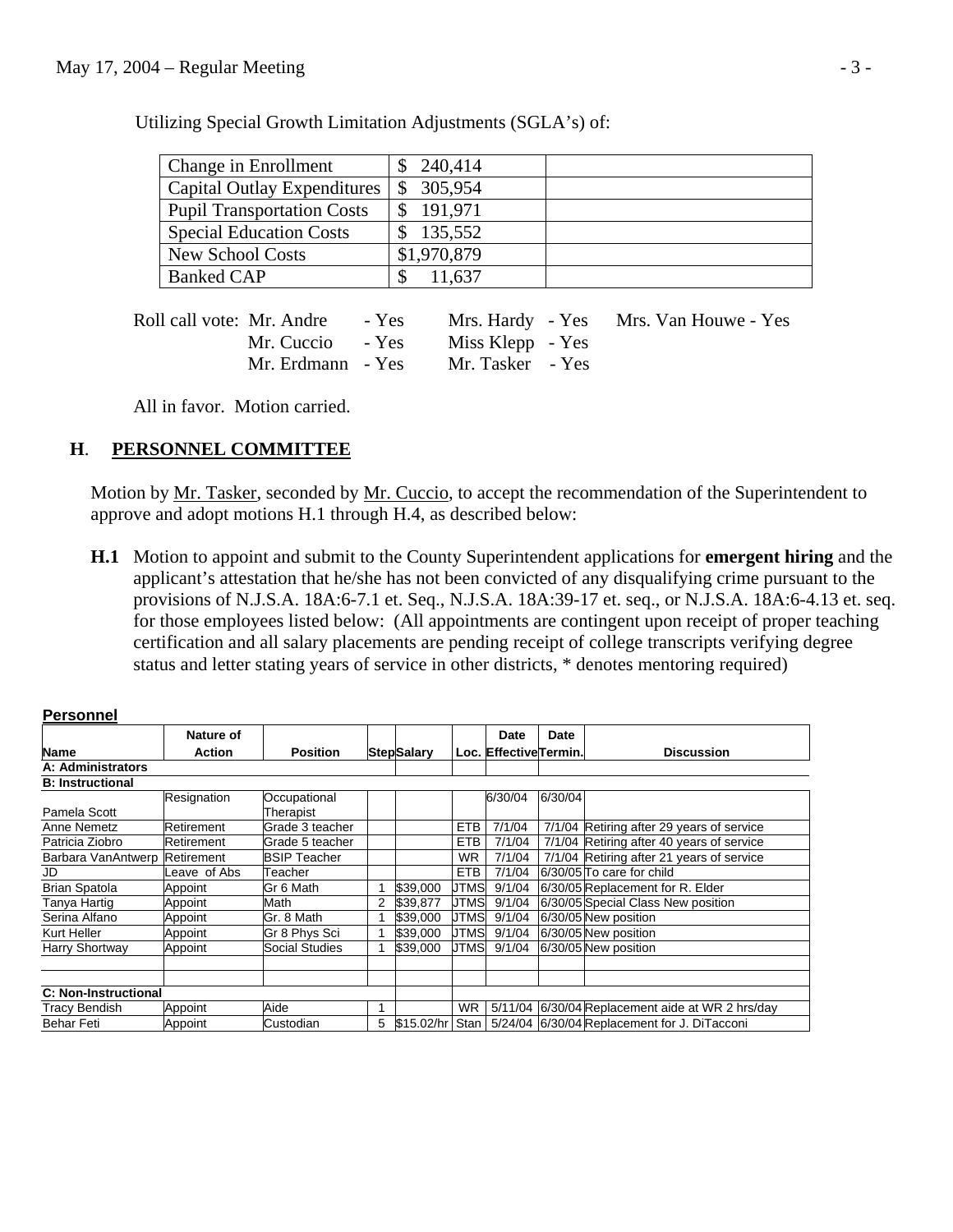| D: Substitutes/Other         |                                 |                     |                |                        |        |              |                                       |
|------------------------------|---------------------------------|---------------------|----------------|------------------------|--------|--------------|---------------------------------------|
| Megan Goldstein              | Appoint                         | Sub - aide          |                | \$6.97/hr              |        | 2003/04      | Substitute aide                       |
| Andrea Hall                  | Appoint                         | Sub - aide          |                | \$6.97/hr              |        | 2003/04      | Substitute aide                       |
| Carol McGuire                | Appoint                         | Custodian           |                | \$10.83/hr             |        | 2003/04      | Substitute custodian                  |
| <b>Edward Devlin</b>         | Appoint                         | Custodian           |                | \$10.83/hr             |        | 2003/04      | Substitute custodian                  |
| Thomas Falco                 | Appoint                         | Custodian           |                | \$10.83/hr             |        | 2003/04      | Substitute custodian                  |
| <b>Howard Simpson</b>        | Appoint                         | Custodian           |                | \$10.83/hr             |        | 2003/04      | Substitute custodian                  |
| Thomas Courtney              | Appoint                         | Custodian           |                | \$10.83/hr             |        | 2003/04      | Substitute custodian                  |
| Barbara Giancola             | Appoint                         | Custodian           |                | \$10.83/hr             |        | 2003/04      | Substitute custodian                  |
| Frank Masone                 | Appoint                         | Custodian           |                | \$10.83/hr             |        | 2003/04      | Substitute custodian                  |
| Nishant Vyas                 | Appoint                         | Custodian           |                | \$10.83/hr             |        | 2003/04      | Substitute custodian                  |
| Frank Frazzano Jr            | Appoint                         | Custodian           |                | \$10.83/hr             |        | 2003/04      | Substitute custodian                  |
| Donald Peterson Jr           | Appoint                         | Custodian           |                | \$10.83/hr             |        | 2003/04      | Substitute custodian                  |
|                              |                                 |                     |                |                        |        |              |                                       |
| E. Extra Duty Pay            |                                 |                     |                |                        |        |              |                                       |
| Barbara Donnelly             | Appoint                         | ABA Tutoring        |                | \$751.68               | ETB    | 3/2/04       | 4/29/04 ABA tutoring                  |
| Patricia Szuszkowski Appoint |                                 | <b>ABA Tutoring</b> |                | \$532.44               | Milton | 2/2/04       | 4/7/04 ABA Tutoring                   |
| Sue Tordoff                  | Rescind Appoint. Girls Lacrosse |                     | 1              | \$2866.79 JTHS 2003/04 |        |              | Asst Coach                            |
| Sue Tordoff                  | Appoint                         | Girls Lacrosse      | $\overline{2}$ | \$3294.90 JTHS 2003/04 |        |              | Asst Coach                            |
| Laura Ajaj                   | Appoint                         | Curriculum writing  |                | \$600.00               |        | JTHS 2003/04 | Algebra II 20 hrs @ \$30 pr hr        |
| Sandra Fisher                | Appoint                         | Curriculum writing  |                | \$600.00               |        | JTHS 2003/04 | Algebra II Honors 20 hrs @ \$30 pr hr |

#### **D: Substitutes/Other**

- **H.2** Motion to approve abolishing the position of Office Manager in accordance with Policy #4112.
- **H.3** Motion for approval to create the position of Purchasing Specialist in accordance with Policy #4111.
- **H.4** Motion to appoint Dora E. Mylchreest as School Business Administrator/Board Secretary for the 2004- 2005 school year, per negotiated contract.

| Roll call vote: Mr. Andre - Yes |                   |                  | Mrs. Hardy - Yes Mrs. Van Houwe - Yes |
|---------------------------------|-------------------|------------------|---------------------------------------|
|                                 | Mr. Cuccio - Yes  | Miss Klepp - Yes |                                       |
|                                 | Mr. Erdmann - Yes | Mr. Tasker - Yes |                                       |

All in favor. Motion carried.

#### **I**. **EDUCATION COMMITTEE**

Motion by Miss Klepp, seconded by Mr. Tasker, to accept the recommendation of the Superintendent to approve and adopt motions I.1 and I.2, as described below:

- **I.1** Motion to approve the Jefferson Township Public Schools **Professional Development Plan** for the 2004/05 school year as approved by the Morris County Professional Development Board. (Copy available for review)
- **I.2** Motion to approve placement of student out of district as indicated below for 2003/04:

M/7.8 – Chancellor II – tuition \$197.40 per diem, effective April 13, 2004

| Roll call vote: Mr. Andre - Yes |                  | Mrs. Hardy - Yes Mrs. Van Houwe - Yes |
|---------------------------------|------------------|---------------------------------------|
| Mr. Cuccio - Yes                | Miss Klepp - Yes |                                       |
| Mr. Erdmann - Yes               | Mr. Tasker - Yes |                                       |

All in favor. Motion carried.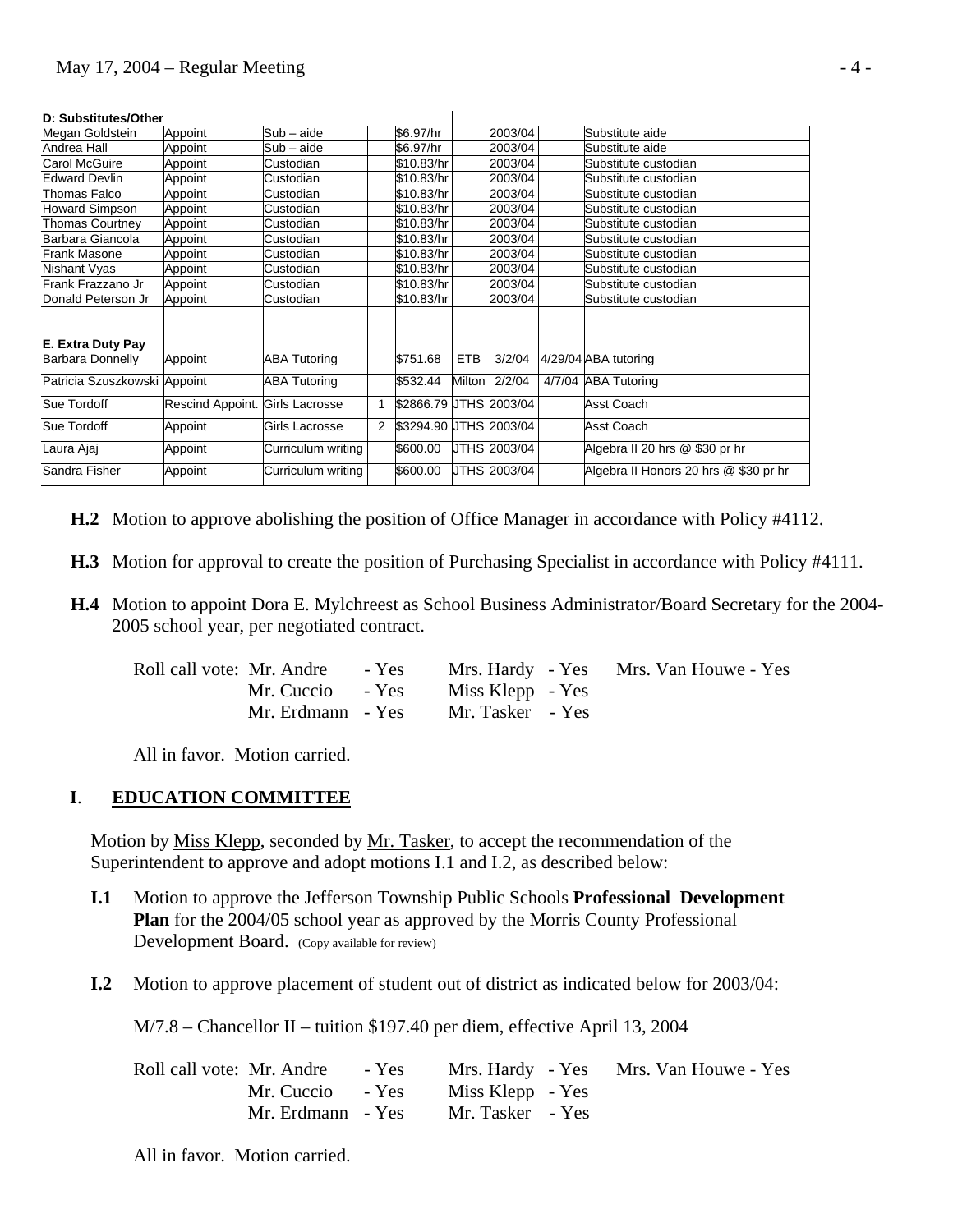### May 17, 2004 – Regular Meeting - 5 -

| $Jun-03$ | Apr $03$ | Apr 04 |
|----------|----------|--------|
| 100      | 101      | 98     |
| 181      | 181      | 217    |
| 314      | 318      | 281    |
| 260      | 261      | 261    |
| 398      | 397      | 379    |
| 484      | 484      | 493    |
| 1,737    | 1,742    | 1,729  |
| 870      | 871      | 890    |
| 952      | 955      | 992    |
| 3,559    | 3,568    | 3,611  |
| $\theta$ | $\Omega$ |        |
| 58       | 60       | 55     |
|          |          |        |

 **I.3** Miss Klepp noted the **enrollment** as of 4/30/04:

## **J. BUILDING NEEDS COMMITTEE**

Motion by Mr. Tasker, seconded by Mr. Cuccio, to accept the recommendation of the Superintendent to approve and adopt motion J.1, as described below:

**J.1** Motion to approve the following **change orders** for the HS/MS construction project:

| Contract #                                         | Change Order # | Contractor              |               | Amount   |                                                                 |
|----------------------------------------------------|----------------|-------------------------|---------------|----------|-----------------------------------------------------------------|
| Base Bid and<br>Alt's GC1, 2, 3,<br>4, 5, 6 & 8    | 11             | <b>TAK Construction</b> | $\mathcal{S}$ | 3,350.00 | Move and reinstall<br>flagpole                                  |
| Base Bid and<br>Alt's GC1, 2, 3,<br>4, 5, 6 & 8    | 12             | <b>TAK Construction</b> | \$            |          | 2,587.50 Flashing for 10 roof<br>vents in Block B               |
| Base Bid and<br>Alt's GC1, 2, 3,<br>4, 5, 6 & 8    | 13             | <b>TAK Construction</b> | $\mathcal{S}$ | 8,211.00 | Piping and inlet work<br>at new parking lot                     |
| Base Bid and<br>Alt's GC1, 2, 3,<br>4, 5, 6 & 8    | 14             | <b>TAK Construction</b> | \$            | 1,695.00 | New soffit for MS<br><b>HVAC</b> piping                         |
| Base Bid and<br>Alt's GC1, 2, 3,<br>4, 5, 6 & 8    | 15             | <b>TAK Construction</b> | \$            | 5,635.00 | Redesign & modify<br>sanitary lines along<br>hill between bldgs |
| Base Bid and<br>Alt's GC1, $2, 3$ ,<br>4, 5, 6 & 8 | 16             | <b>TAK Construction</b> | \$            | 2,530.00 | Repairs to utilities to<br>existing sewage<br>treatment plant   |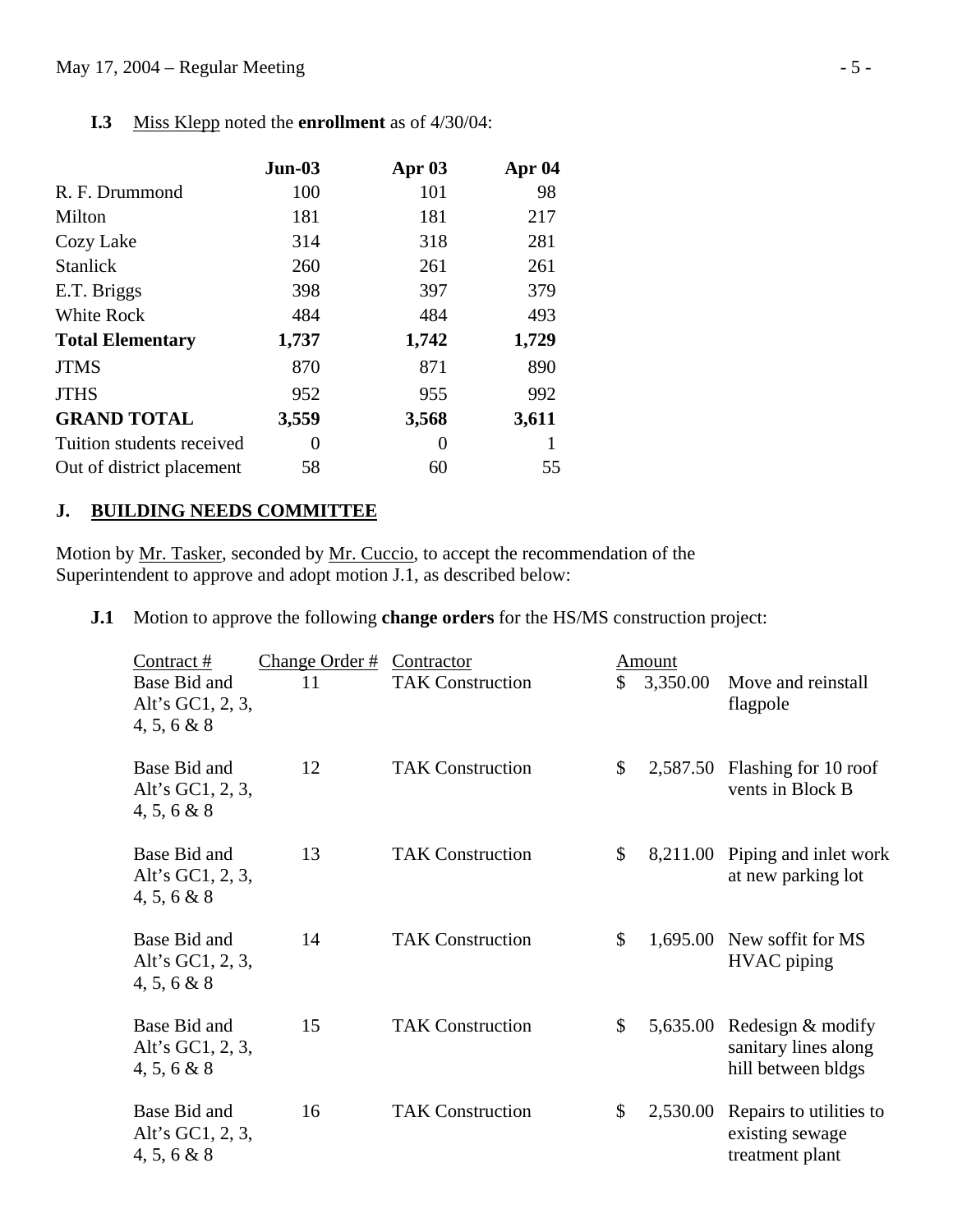# **J.1 continued:**

| Base Bid and<br>Alt's GC1, 2, 3,<br>4, 5, 6 & 8    | 17                        |                         | <b>TAK Construction</b>                                  | \$             |                      | 1,218.00 Removal $&$ extra<br>excavation at Block J<br>(new gym)                                                                         |
|----------------------------------------------------|---------------------------|-------------------------|----------------------------------------------------------|----------------|----------------------|------------------------------------------------------------------------------------------------------------------------------------------|
| Base Bid and<br>Alt's GC1, 2, 3,<br>$4, 5, 6 \& 8$ | 18                        |                         | <b>TAK Construction</b>                                  | \$             | 630.00               | Reverse the layout of<br>the guidance office<br><b>B138</b>                                                                              |
| <b>Base Bid</b>                                    | $\overline{4}$            |                         | Sparta Steel Corp.                                       |                | 2,215.00             | 3 additional roof<br>frames for breech-<br>ing in Block B for<br>boiler room flues                                                       |
| <b>Base Bid</b>                                    | 8                         | A. Pflugh               |                                                          | $\mathbb{S}^-$ | 8,949.67             | Provide/install new<br>fresh air intake at<br>Auditorium, include<br>extension of ductwork<br>and roof curb at music<br>wing $(Block D)$ |
| E1                                                 | $\mathbf{1}$              |                         | <b>Brittishan Enterprises</b>                            | \$             | 5,589.89             | Eliminate specified<br>gasketing and provide<br>emergency battery<br>pack to type C-1<br>(corridor) light<br>fixtures, per code          |
| Roll call vote: Mr. Andre                          | Mr. Cuccio<br>Mr. Erdmann | - Yes<br>- Yes<br>- Yes | Mrs. Hardy - Yes<br>Miss Klepp - Yes<br>Mr. Tasker - Yes |                | Mrs. Van Houwe - Yes |                                                                                                                                          |

All in favor. Motion carried.

## **K. COMMITTEE REPORTS** – None.

- **L. CORRESPONDENCE** Letter received from JTEA regarding ARAMARK.
- **M. OLD BUSINESS** Status of request by Mr. Erdmann regarding school holidays, i.e. religious holidays.
- **N. NEW BUSINESS** None.

# **O. COMMENTS FROM THE AUDIENCE**

Comments were made regarding the following:

- MS schedule
- Utility mark-out
- Air quality